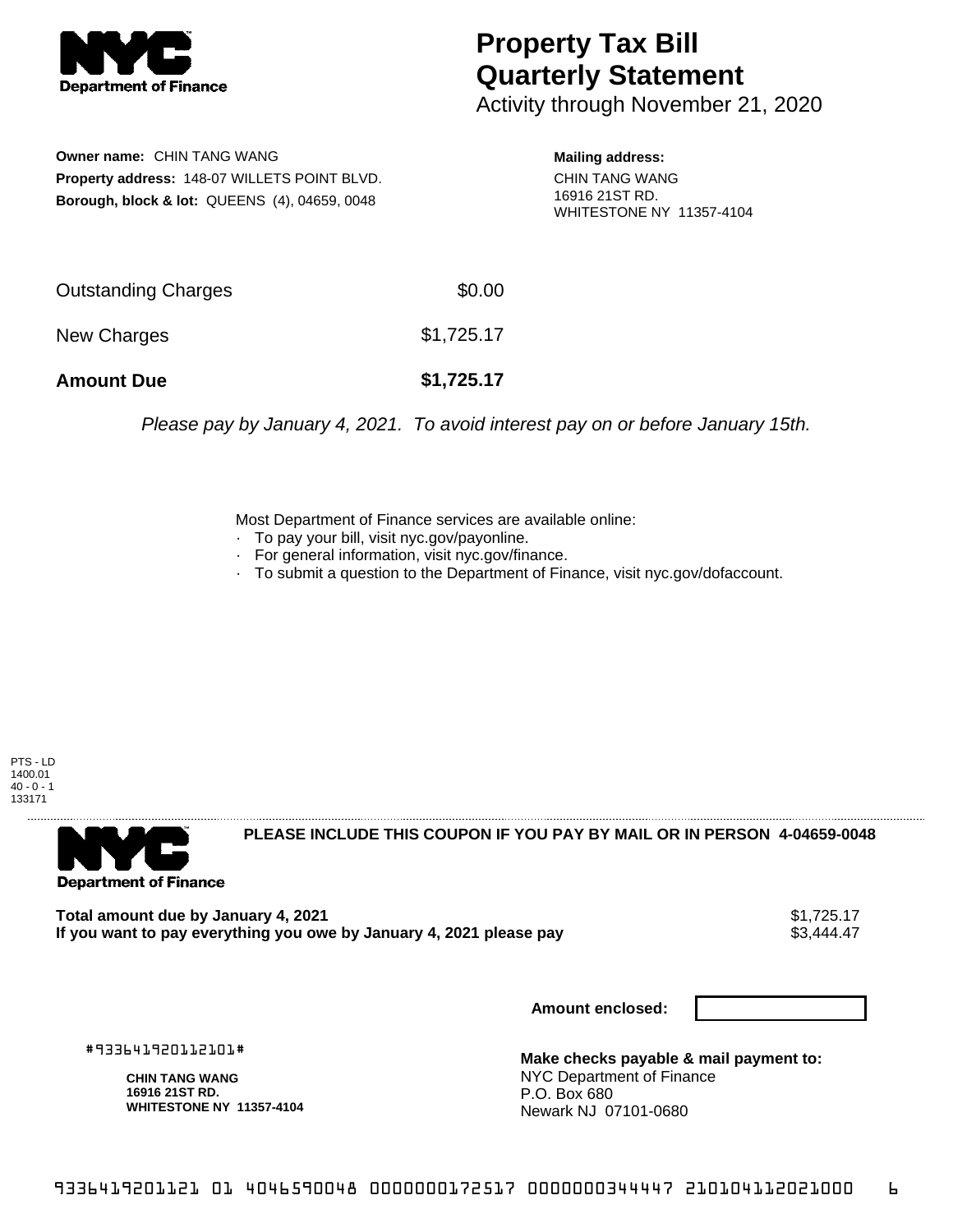

| <b>Billing Summary</b>                                                                                         | <b>Activity Date Due Date</b> |                     | Amount        |
|----------------------------------------------------------------------------------------------------------------|-------------------------------|---------------------|---------------|
| Outstanding charges including interest and payments                                                            |                               |                     | \$0.00        |
| <b>Finance-Property Tax</b>                                                                                    |                               | 01/01/2021          | \$1,746.15    |
| <b>Adopted Tax Rate</b>                                                                                        |                               |                     | $$-20.98$     |
| <b>Total amount due</b>                                                                                        |                               |                     | \$1,725.17    |
| <b>Tax Year Charges Remaining</b>                                                                              | <b>Activity Date</b>          | <b>Due Date</b>     | <b>Amount</b> |
| <b>Finance-Property Tax</b>                                                                                    |                               | 04/01/2021          | \$1,746.15    |
| <b>Adopted Tax Rate</b>                                                                                        |                               |                     | $$-20.98$     |
| Total tax year charges remaining                                                                               |                               |                     | \$1,725.17    |
| If you want to pay everything you owe by January 4, 2021 please pay                                            |                               |                     | \$3,444.47    |
| If you pay everything you owe by January 4, 2021, you would save:                                              |                               |                     | \$5.87        |
| How We Calculated Your Property Tax For July 1, 2020 Through June 30, 2021                                     |                               |                     |               |
|                                                                                                                |                               | Overall             |               |
| Tax class 1 - Small Home, Less Than 4 Families                                                                 |                               | <b>Tax Rate</b>     |               |
| Original tax rate billed                                                                                       |                               | 21.1670%            |               |
| New Tax rate                                                                                                   |                               | 21.0450%            |               |
| <b>Estimated Market Value \$876,000</b>                                                                        |                               |                     |               |
|                                                                                                                |                               |                     | <b>Taxes</b>  |
| <b>Billable Assessed Value</b>                                                                                 |                               | \$34,396            |               |
| <b>Taxable Value</b>                                                                                           |                               | \$34,396 x 21.0450% |               |
| <b>Tax Before Abatements and STAR</b>                                                                          |                               | \$7,238.64          | \$7,238.64    |
| Basic Star - School Tax Relief                                                                                 |                               | $$-1,410.00$        | $$-296.00**$  |
| Annual property tax                                                                                            |                               |                     | \$6,942.64    |
| Original property tax billed in June 2020                                                                      |                               |                     | \$6,984.60    |
| <b>Change In Property Tax Bill Based On New Tax Rate</b>                                                       |                               |                     | $$-41.96$     |
| ** This is your NYS STAR tax savings. For more information, please visit us at nyc.gov/finance or contact 311. |                               |                     |               |

Please call 311 to speak to a representative to make a property tax payment by telephone.

## **Home banking payment instructions:**

- 1. **Log** into your bank or online bill pay website.
- 2. **Add** the new payee: NYC DOF Property Tax. Enter your account number, which is your boro, block and lot, as it appears here: 4-04659-0048 . You may also need to enter the address for the Department of Finance. The address is P.O. Box 680, Newark NJ 07101-0680.
- 3. **Schedule** your online payment using your checking or savings account.

## **Did Your Mailing Address Change?**

If so, please visit us at **nyc.gov/changemailingaddress** or call **311.**

When you provide a check as payment, you authorize us either to use information from your check to make a one-time electronic fund transfer from your account or to process the payment as a check transaction.